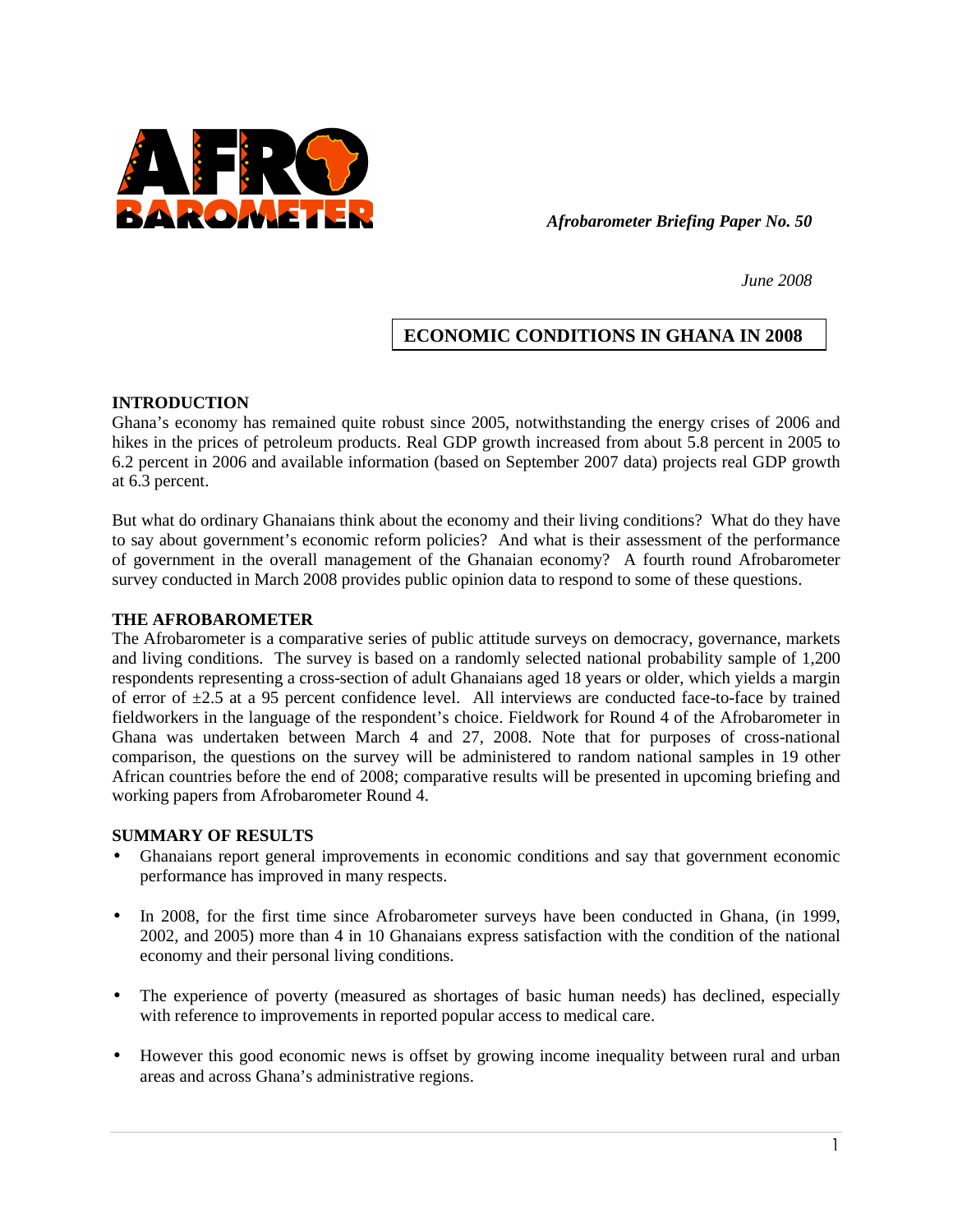• Ghanaians also report declining popular patience with economic reforms, probably due to a rising cost of living and negative perceptions of government performance at controlling inflation. In 2008, fewer people say they are willing to accept the hardships associated with economic reforms than in 2002 and 2005.

# **EVALUATION OF CURRENT ECONOMIC CONDITIONS**

The Afrobarometer asks the opinions of respondents on the economic conditions of the country, their personal living conditions, as well as retrospective and prospective evaluation of those conditions.

For the first time in the history of the survey, close to half of Ghanaian adults assessed the general economic and their personal living conditions positively. More than 4 in 10 Ghanaians (45 percent) say that macro economic conditions are fairly good or very good. Another 42 percent express similar sentiments about their personal living conditions. The macro economy assessment represents a 19 percentage point increase over the 2005 score. That for personal living conditions is a 17 percentage point increase. These changes over time are both substantively and statistically significant.



*Figure 1: Trends in popular evaluation of economic conditions (Percent saying fairly good/very good)* 

*Source: Afrobarometer Survey (1999, 2002, 2005 and 2008)*

However, there are substantial regional and other spatial variations in popular assessments of economic conditions. For example, a majority of respondents in the Upper West region express satisfaction with both macroeconomic conditions (58 percent) and personal living conditions (55 percent). A majority of respondents in Ashanti (57 percent), Upper East (54 percent) and Eastern regions (52 percent) also believe that macroeconomic conditions are fairly good or very good. But less than a quarter of respondents in the Volta region express satisfaction with macroeconomic conditions (18 percent) and their personal living conditions (23 percent).

Popular economic satisfaction is also higher in urban areas than in rural areas. For instance, whereas exactly half of urban residents express satisfaction with Ghana's macro economy, just 42 percent of rural residents hold the same view. Similarly, close to half of urban residents (47 percent) compared with 39 percent of rural residents are satisfied with their personal living conditions.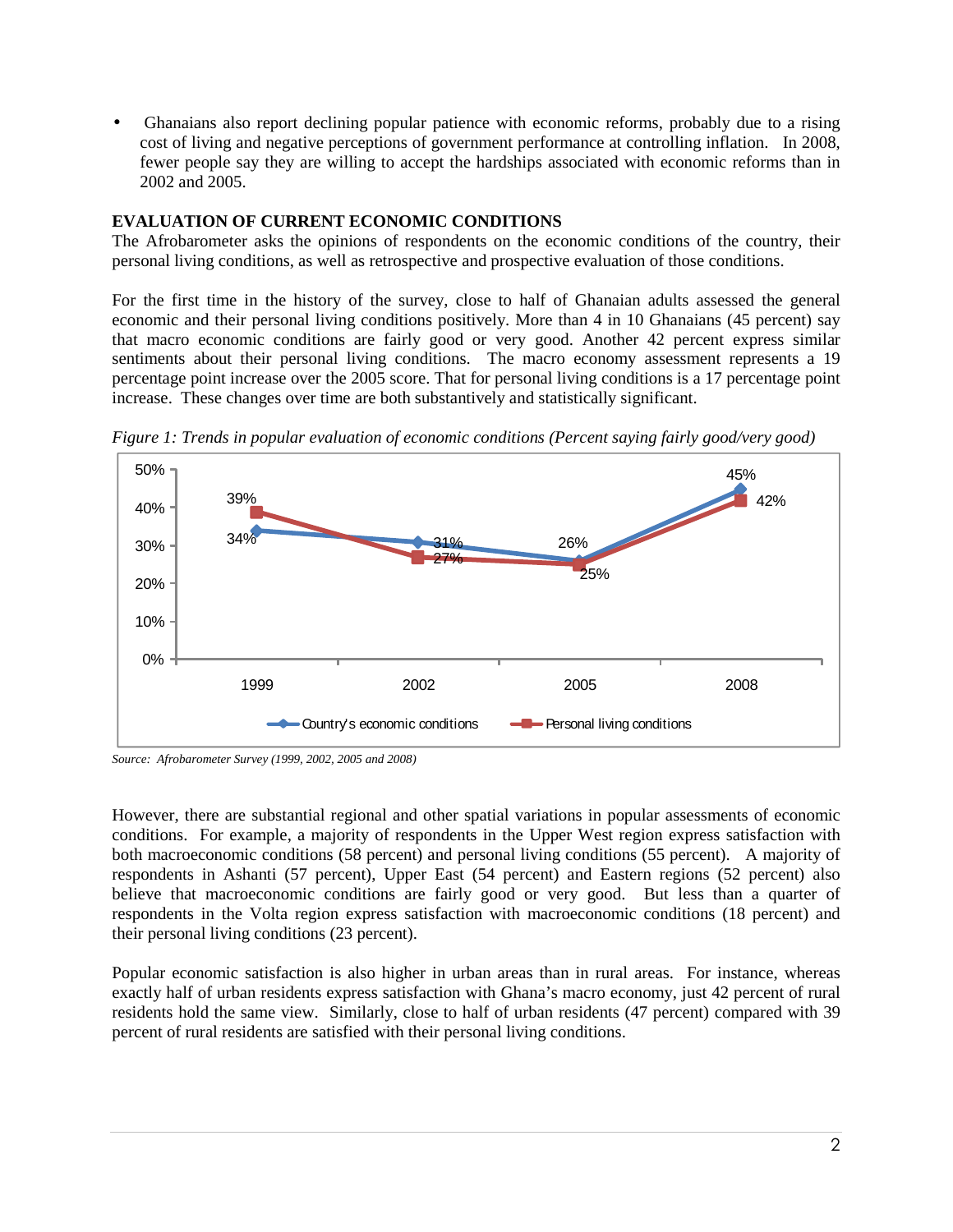# **EVALUATIONS OF ECONOMIC CONDITIONS OVER TIME**

Again, for the first time since Afrobarometer surveys began in 1999, a majority of Ghanaians say economic conditions in Ghana are better or much better (56 percent) than they were in the previous year. An equal proportion (57 percent) also believes that their personal living conditions are better or much better now than a year before. These figures represent significant increases over 2005 when only a little over quarter (27 percent) each of Ghanaians expressed similar sentiments. In other words, retrospective economic evaluations have changed by +29 and +30 percentage points respectively.

|                                                       | Percent better/much better   |      |      |      | <b>Change</b>   |
|-------------------------------------------------------|------------------------------|------|------|------|-----------------|
|                                                       | 1999                         | 2002 | 2005 | 2008 | $(2005 - 2008)$ |
| Ghana's economic conditions compared to 12 months ago | $\qquad \qquad \blacksquare$ | 36   | 27   | 56   | $+29$           |
| Personal living conditions compared to 12 months ago  | 39                           | 35   | 27   | 57   | $+30$           |
| Ghana's future economic conditions                    | $\overline{\phantom{a}}$     | 61   | 44   | 69   | $+25$           |
| Personal future living conditions                     | 52                           | 64   | 48   | 73   | $+25$           |

*Table 1:Retrospective and prospective evaluations of economic conditions (Percent better/much better)* 

*Source: Afrobarometer Survey (1999, 2002, 2005 and 2008)* 

As in previous surveys, Ghanaians continue to be very optimistic about the future. Large majorities believe macroeconomic conditions in Ghana (69 percent) and their personal living conditions (73 percent) will be better or much better in the years ahead. These evaluations declined significantly between 2002 and 2005 but have increased significantly in 2008, by 25 percentage points. The observed surge in optimism could have been influenced partly, if not largely, by the recent discovery of oil in commercial quantities in Ghana. Indeed the President was visibly elated on national television when management of the oil prospecting company broke the news. Moreover, the government's communication machinery has continued to tout the prospects of this discovery for Ghana's growth and development.

On the other hand, a sense of relative economic deprivation appears to prevail among Ghanaians. Compared to others, close to one third of Ghanaians (30 percent) think that their living conditions are worse or much worse. Slightly larger proportion (39 percent) say their living conditions are relatively better while a quarter (25 percent) do not see any difference. Only 28 percent of residents of the Upper West region, the least among all ten regions, say their living conditions are better or much better than other Ghanaians. Thus even though, in public opinion, economic conditions are better now than before, a majority of people in this region think other Ghanaians are doing better. Similarly, less than a third of respondents in Northern (31 percent), Upper East (30 percent) and Volta (29 percent) regions think they are better off than other Ghanaians. This underscores a growing sense of inequality in some regions of Ghana, despite overall improvements in economic conditions.

### **POVERTY**

Experience of poverty has broadly declined since 2002. Take medical care for example. Whereas in 2002 more that half (54 percent) of Ghanaians reported having gone without this essential service at least once in the last 12 months, less than 4 in 10 Ghanaians (37 percent) report similarly in 2008. It appears that the introduction of the National Health Insurance Scheme has helped to expand access to medical care for Ghanaians. Similarly, the proportions of Ghanaians who reported having gone without food (40 percent), clean water (42 percent) and cash income (69 percent) in 2002 have declined to 31 percent, 36 percent and 53 percent respectively in 2008. However, it is important to note that a majority of Ghanaians continue to report shortages of cash income (53 percent).

These findings seem to confirm reported declining levels of poverty in Ghana from official sources. The most recent Ghana Living Standards Survey (GLSS, 2006) reported a decline in extreme poverty level from 37 percent in 1991 to 19 percent in 2006. It also lends credence to the report that the proportion of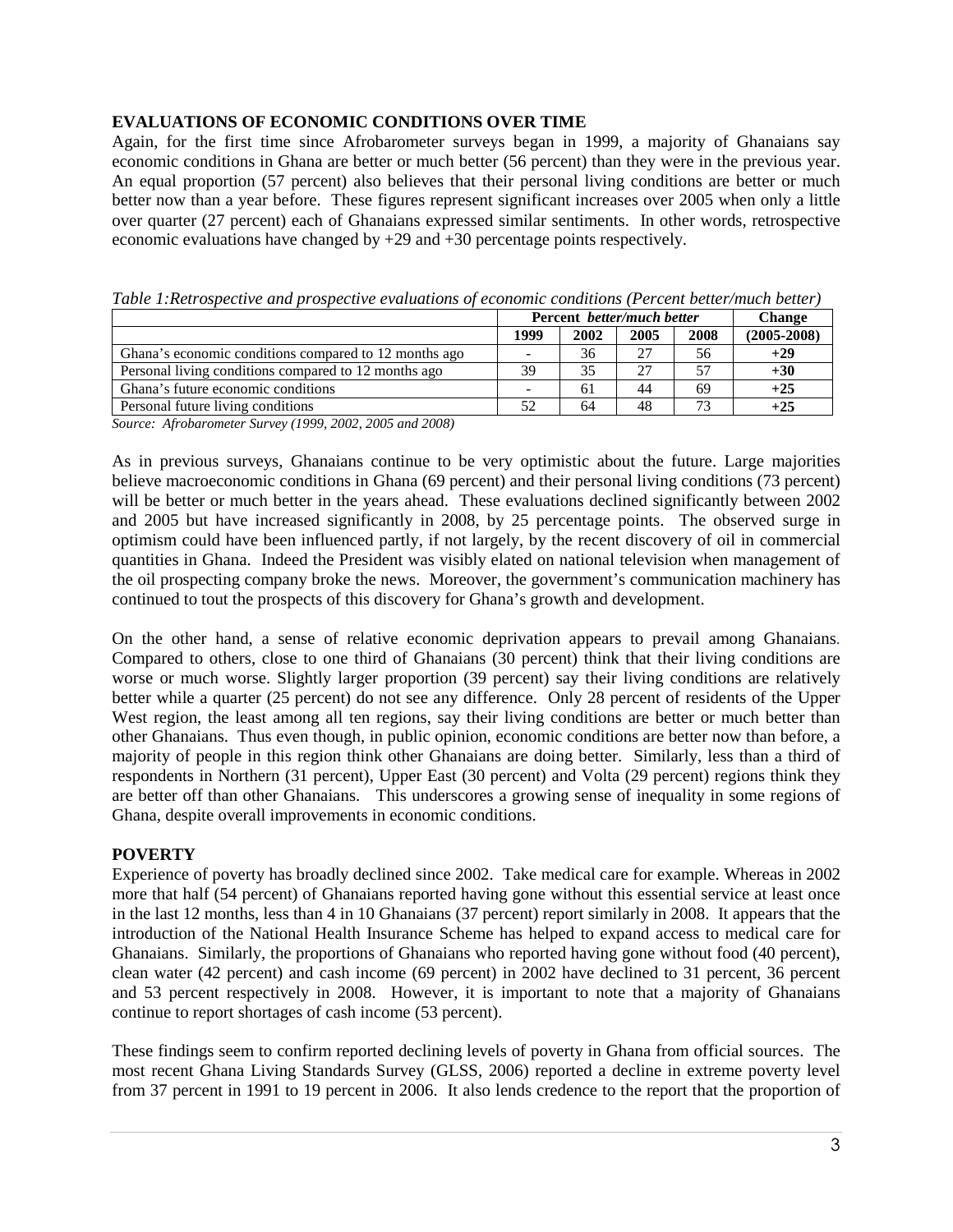Ghanaians considered as poor (i.e. poverty head count) declined from about 52 percent in 1991 to 29 percent in 2006.



*Figure 2: Trends in poverty (percent going without basic needs at least once in the last 12 months)* 

*Source: Afrobarometer Survey (1999, 2002, 2005 and 2008)* 

Experience of poverty is more pronounced in rural areas than in urban areas, especially when it comes to medical care and cash income. For the 2008 survey, 38 percent of rural dwellers compared with 25 percent of urban dwellers report having gone without medical care in the last 12 months. Similarly, whereas 56 percent of urban dwellers report a lack of cash income at least once in the last 12 months, some 69 percent of rural respondents report similarly. This is not surprising as it corresponds with recent GLSS data suggesting that poverty in Ghana has remained a disproportionately rural phenomenon up till now.

### **GOVERNMENT'S PERFORMANCE AT ECONOMIC MANAGEMENT**

We now turn to government's performance at economic management. In all four rounds of the survey, most Ghanaians rate the government's performance at economic management "fairly well" or "very well." Nearly 7 in 10 (69 percent) currently hold this view. Moreover, and for the first time, a majority of Ghanaians (54 percent) say government is doing well at job creation. The hike in appraisal of government's performance at job creation might have been influenced by the introduction of the National Youth Employment Programme in 2006 to provide jobs and job training for young people. It is worth mentioning that, in prioritising the development agenda of Ghana, unemployment is ranked highest; some 25 percent of Ghanaians say it is the most important problem facing the country today.

On the other hand, the government is consistently perceived by most Ghanaians to be performing badly or very badly in narrowing income gaps in the country. Currently, more than 6 in 10 (61 percent) of Ghanaians think government is doing badly in narrowing income gaps.

Controlling inflation is another area in which many Ghanaians continue to express dissatisfaction with government's performance. Popular dissatisfaction with government performance at keeping prices down has risen from a minority 38 percent in 2002 to a majority 62 percent in 2008.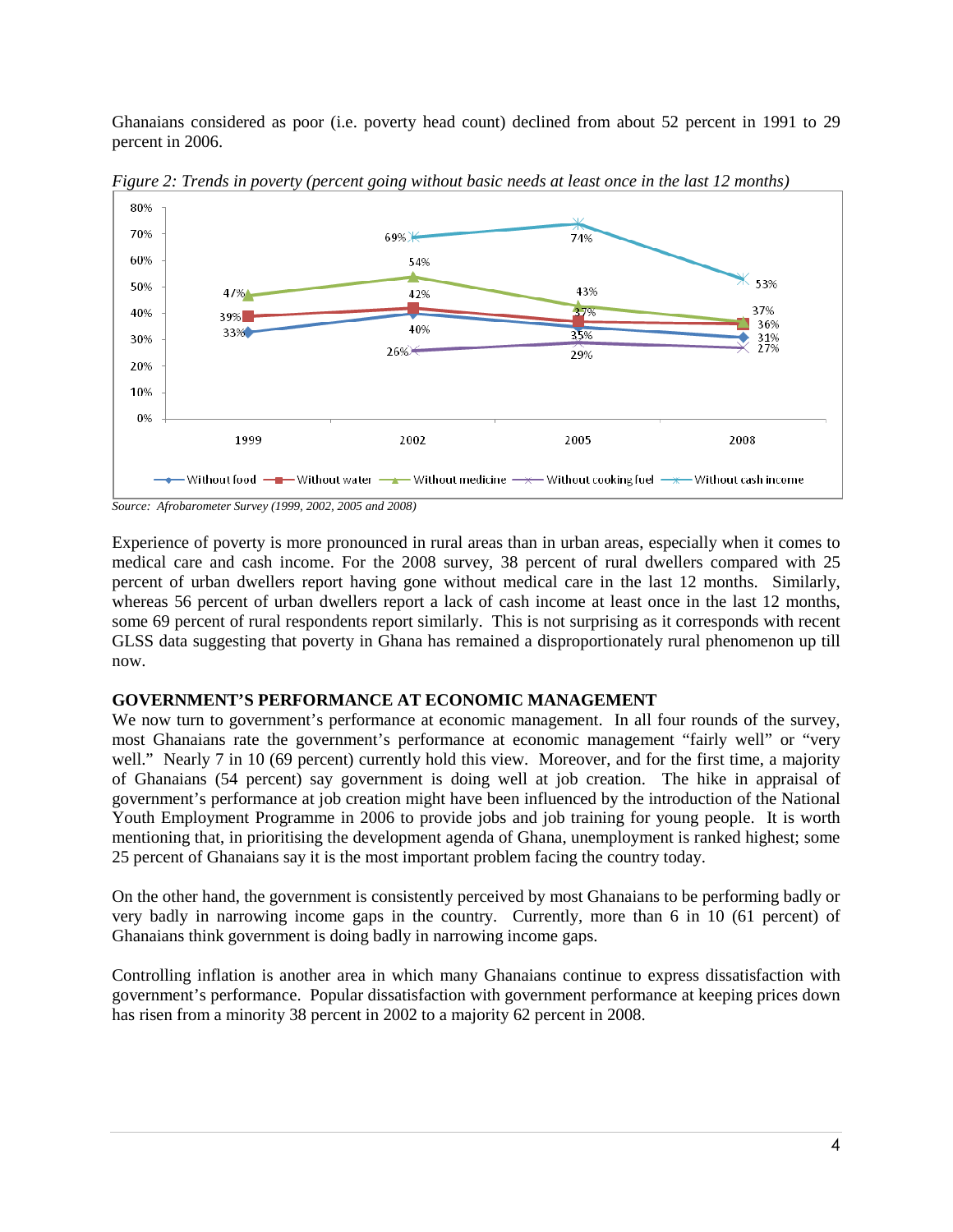

*Figure 3: Performance ratings of government (percent saying fairly well /very well)* 

*Source: Afrobarometer Survey (1999, 2002, 2005 and 2008)* 

Popular evaluations of government performance at ensuring that everyone has enough to eat have remained relatively stable since 1999. Currently, more than half (56 percent) of all adult Ghanaians, as in previous rounds, think government is doing well in ensuring food sufficiency.

Assessment of government's efforts at improving the living standards of the poor was asked for the first time in the 2008 survey. Exactly half (50 percent) of Ghanaians think government is doing fairly well or very well in addressing the needs of the poor. It is worth noting that in February 2008 government introduced a Livelihood Empowerment against Poverty (LEAP) programme under which cash of between 8 and 15 Ghana Cedis will be transferred to poor households to help alleviate extreme poverty. Disbursement under this programme commenced in March 2008, the period of the fieldwork of this study.

# **OPINIONS ON ECONOMIC REFORMS**

Despite the generally positive economic outlook among Ghanaians, many people now say that the costs of reforming the economy are too high and that government should abandon the current economic reform policies. More than a third (34 percent) of Ghanaians, representing a doubling (an 18 -point increase) over 2002, holds this view. In fact, less than 6 in 10 Ghanaians (59 percent) are willing to accept economic hardships now in order to ensure a better future. This figure compares unfavourably with 65 percent in 2005 and 72 percent in 2002. While a majority accept the need for continued sacrifice, it appears that many Ghanaians are running out of patience with the implementation of policies whose benefits are taking too long to materialise.

Moreover, a majority (54 percent) continue to hold the view that government's economic policies have hurt most people. However, it is worth noting that this represents a significant decline from the 67 percent recorded in 2005 and it is also the lowest score on this item since 1999. For the first time, more than 4 in 10 Ghanaians (41 percent) – compared with a little over a quarter (26 percent) in 2005 – believe that the government's economic policies have helped most people.

|                                                                     | Percent <i>agree/agree very strongly</i> |      |      |      | <b>Change</b>   |
|---------------------------------------------------------------------|------------------------------------------|------|------|------|-----------------|
|                                                                     | 1999                                     | 2002 | 2005 | 2008 | $(2005 - 2008)$ |
| Costs too high/abandon current economic policies                    | 62                                       | 16   |      | 34   |                 |
| Accept hardships now for a better future                            | 38                                       |      | 65   | 59   | -6              |
| Government's economic policies have helped most people              | 26                                       | 28   | 26   | 41   |                 |
| Government's policies have hurt most people                         |                                          | 60   | 67   | 54   |                 |
| $S_{\text{OMMA}}$ , Afraharamatar Suman (1000, 2002, 2005 and 2008) |                                          |      |      |      |                 |

*Table 2: Satisfaction with economic reforms (percent agree/agree very strongly)* 

*Source: Afrobarometer Survey (1999, 2002, 2005 and 2008)*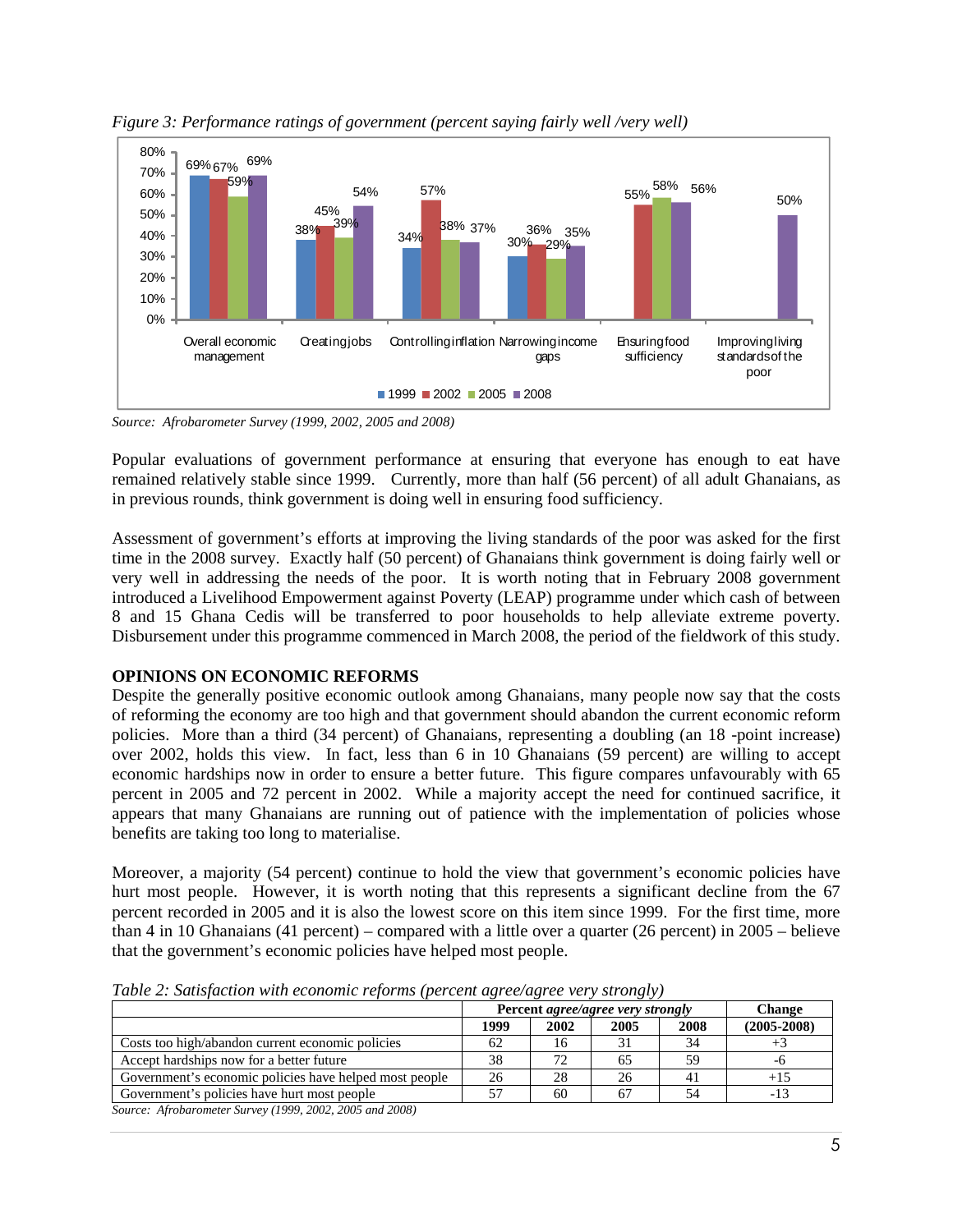Negative popular sentiments about economic reform in Ghana are probably a reflection of the unpopularity of policies introduced in recent years, notably petroleum deregulation (since 2005). This policy may be an economically rational means to redress inefficiencies in the sector, but it has become increasingly disliked among sections of the Ghanaian society. Deregulation and associated price increases were at the centre of nationwide protests against economic hardships in December 2007 by the political pressure group known as the Committee for Joint Action (CJA). Recently, the Ghana Trades Union Congress (GTUC) also expressed concern about taxes on petroleum products and called for their removal. Similarly, the Government's decision to contract a foreign company - Aqua Vitens Rand Ltd to operate the Ghana Water Company has been blamed (rightly or wrongly) for the recent severe water shortages in many parts of the country, especially in urban areas. These protests have been accompanied by calls for the cancellation of the contract and reversion of the management of the Ghana Water Company to local people.

# **BUT WHY ARE GHANAIANS EVINCING LESS PATIENCE WITH ECONOMIC REFORMS?**

By way of conclusion, three possible reasons are proposed for

lowered levels of popular patience with economic reforms in Ghana. These are:

- Poor living conditions
- The perceived negative impact of government's economic policies, and
- The government's poor performance in dealing with inflation.

Each of these explanations will be discussed in turn. First, among Ghanaians who think that the government should abandon its economic reform policies, more than half describe their present living conditions as bad (57 percent). A far smaller proportion who describe their living conditions as good (just 33 percent) go so far as to call for an end to the reform program.

Second, people who believe that the government's economic policies have hurt most Ghanaians (62 percent) are likely advocate an end to reform. By contrast, people who perceive beneficial impacts from government policies are far less likely to demand changes to the official policy package for managing the economy (35 percent).

Finally, fully 70 percent of those who think the government has failed to ensure stable prices also say that they want to terminate the economic reform program. Yet only 27 percent of those who applaud the government's performance at inflation control feel the same way.

| <i>Lavie S</i>                              |                |
|---------------------------------------------|----------------|
|                                             | Abandon policy |
| Present living conditions bad               | 57             |
| Present living conditions good              | 33             |
| <b>Difference</b>                           | $+24$          |
| Economic policies hurt most people          | 62             |
| Economic policies helped most people        | 35             |
| <b>Difference</b>                           | $+27$          |
| Govt. performed badly at reducing inflation | 70             |
| Govt. performed well at reducing inflation  | 27             |
| <b>Difference</b>                           | +43            |

The large gaps between the reform preferences of these various groups – ranging from 24 percentage points to 43 percentage points – suggests that all three of these factors play a role in explaining lowered levels of economic patience in Ghana. These gaps in preferences are not only wide but also statistically significant (not shown). Comparing rival explanations, however, we infer that perceptions of runaway prices has been most damaging to popular support for economic reform. To be sure, poor living

*Table 3*